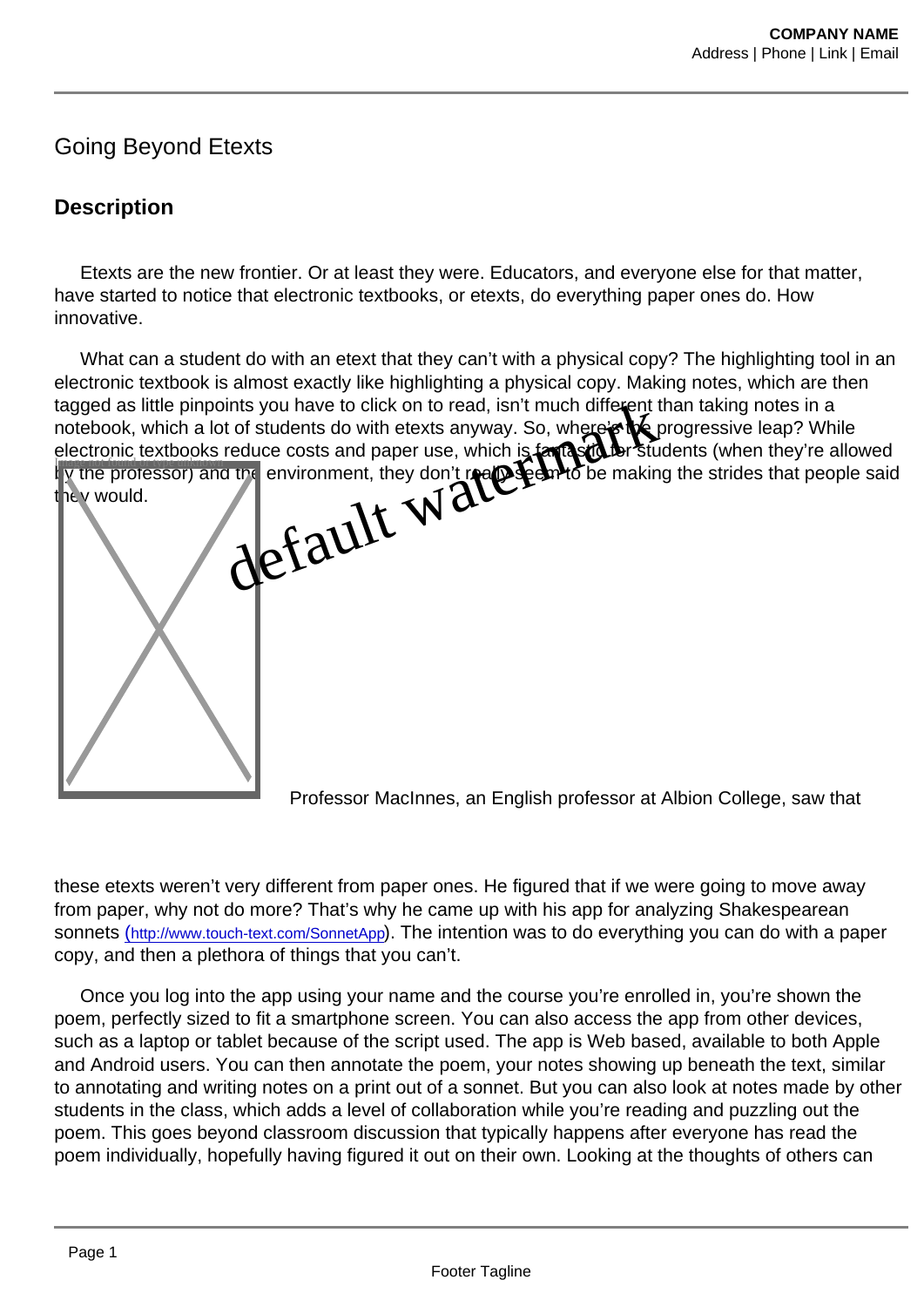help you figure some things out on your own and notice details you might not have before.

 More collaboration from peers. That's pretty cool, but couldn't students meet in study groups to do that? Besides the unlikelihood of students being able to organize a study group that works with everyone's schedule, putting a bunch of people who don't know what they're doing doesn't magically yield understanding of Shakespeare. Order doesn't just spring from chaos unaided. Some additional structure and prompting, like that provided by an instructor in a classroom setting, is needed.

 Did someone ask for structure? To provide this, the app also prompts the reader to look at certain words or phrases, providing a definition from the Oxford English Dictionary. The definitions provided through the Oxford English Dictionary are more applicable to the possible interpretations of the selection, because of their context, than just any dictionary would be, making comprehension a little easier. The app then asks the user questions regarding the interpretation of the selection, the reader is prompted to see which way the word is being best used and how they that affects the reading of the poem. Interactive! Paper can't do that. A professor can use prompt and questions in class to help<br>students read the poems but the interactivity of the app can help in student do it on their cwn time students read the poems but the interactivity of the app can help the student do it on their own time PERDIT MERCHAND



outside of class reading. Starting to see why the app beats paper?

 The app is also designed so that it acts as one cohesive HTML file, so the user doesn't have to wait for the app and its features to load. Some of these features include audio of the poem being read aloud, so that the user can hear the meter and nuances of the sonnet that may be lost if it's simply read instead of spoken. There are also embedded videos, hardwired into the app, of the sonnet being performed, again so that the reader can hear the poem and perhaps glean new aspects and intentions of the sonnet that can be heard when it is performed properly.